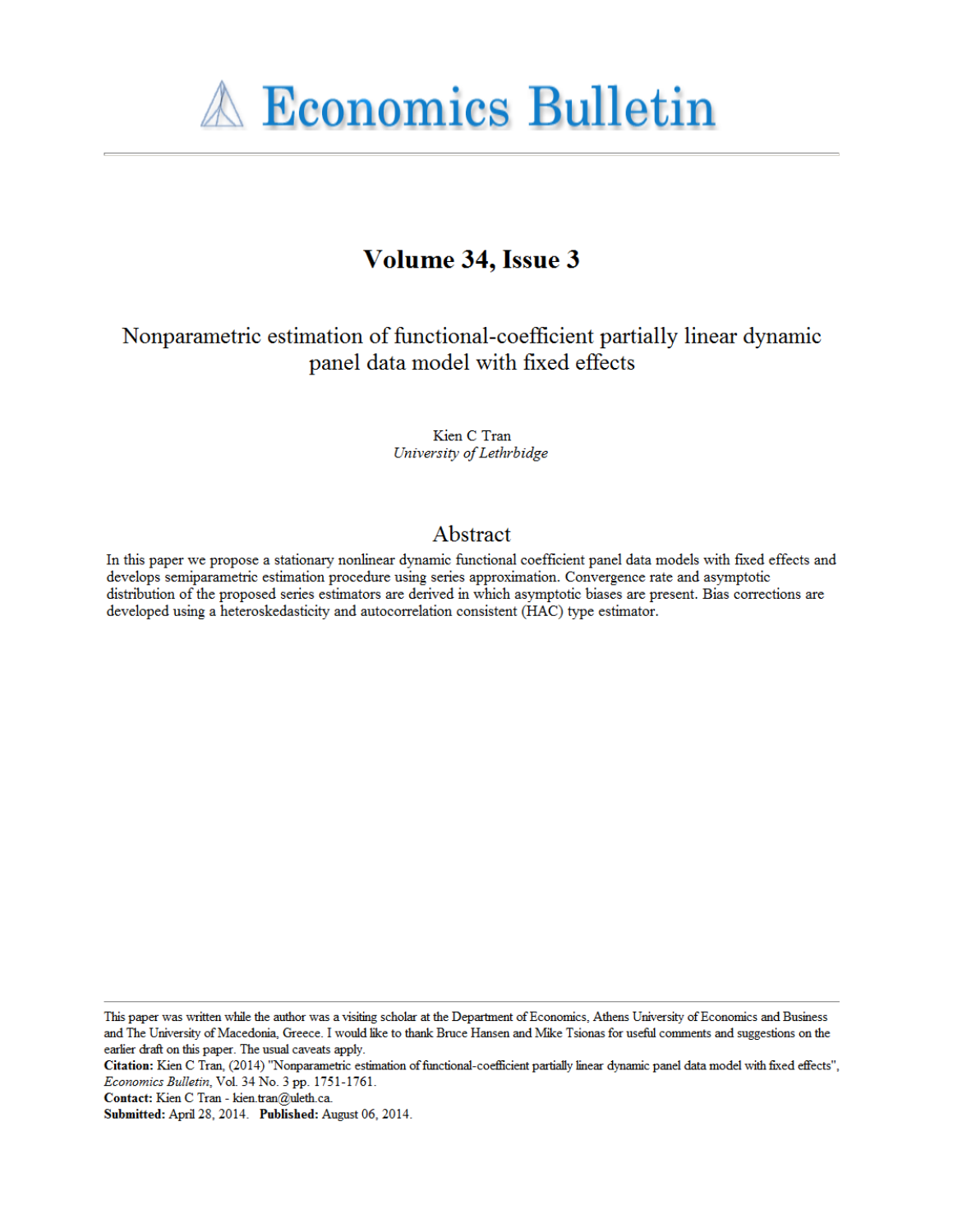## **1. Introduction**

There is a large and growing literature on the fixed effect panel data analysis in econometrics, especially in semiparametric and nonparametric modeling, but very little attention has been paid to the nonparametric estimation in dynamic panel models with fixed effects. As Lee (2007) points out, one possible explanation for this is the difficult of treating autoregressive structure and the individual specific fixed effects simultaneously in the context of semiparametric and nonparametric estimation. In this paper, we propose a partially linear varying coefficient dynamic panel data model with fixed effect which is an extension and a generalization of Lee's (2007) nonparametric and partially linear fixed effects dynamic panel models. To estimate the functional coefficients of the model, we consider a within group type of series estimator and derive its convergence rate and its asymptotic normality. Our asymptotic results indicated that the within group series estimator is asymptotically biased and we also suggest a bias-corrected within group estimator.

Section 2 of this paper gives the specification of the model and derives the within group series estimator. Convergence rate and asymptotic normality of the proposed estimator are examined in Section 3. Section 4 concludes the paper. The mathematical proofs are gathered in the Appendix.

# **2. The Model and Within Group Series Estimation**

We consider the following functional partially linear varying coefficient dynamic panel data model:<br>  $y_{it} = \theta(y_{it-1}) + x_{it}^{\dagger} \beta(z_{it}) + \mu_i + e_{it}, \ i = 1, ..., n; t = 1, ..., T$  (1) model:

$$
y_{it} = \theta(y_{it-1}) + x_{it}^{\dagger}\beta(z_{it}) + \mu_i + e_{it}, \ \ i = 1, ..., n; \ t = 1, ..., T \tag{1}
$$

where  $y_{it} \in \mathcal{Y} \subset \mathbb{R}$ ,  $\theta(.) \in \Theta$  is unknown and  $\Theta$  is a specified class function from  $\Upsilon$  to  $\mathbb{R}$ ;  $x_{it} \in \mathbb{R}^d$  (excluding a constant), and  $z_{it} \in \mathbb{R}^m$  is a vector of exogenous regressors,  $\mu_i$  is individual specific effects and  $e_{it}$  is the usual random errors. We assume that  $E(e_{it} | y_{it-1},..., y_{i0}, x_{it}, z_{it}, \mu_i) = 0$  and the realization of the initial values  $y_{i0}$  are observed. The individual specific effects  $\mu_i$  is assumed to have finite variance and to be independent of  $u_{it}$  for all *i* and *t*. However, we allow  $\mu_i$  to be correlated with  $y_{it-1}$ ,  $x_{it}$  and  $z_{it}$  with unknown correlation structure.

Following Lee (2007, 2013), we assume that  $e_{it}$  is independently identically distributed with zero mean, finite variance and possess higher finite moments. It is further assumed that for each *i*,  $e_{it}$  is independent of  $\{y_{it-s}\}_{s \le t-1}$  and  $y_{it}$  is independent across *i*. Finally, conditional on  $\mu_i$ , for each *i*, the process  $\{y_{it}\}\$ in (1) is geometric, stationary and  $\beta$ -mixing with exponential decay.

Model (1) includes the fixed effect functional coefficient panel data model of Sun, Carroll and Li (2009) when  $\theta(.) = 0$ , nonparametric fixed effect of Lee (2013) when  $\beta(.) = 0$  and in a special case where  $d = 1$  and  $x_{it} = 1$  for all i and t, it reduces to the nonparametric additive model of Baglan (2010). The model is also a generalization of the fixed effects partially linear model of Lee (2007) obtain by replacing the parameters in the fixed effect partially linear model with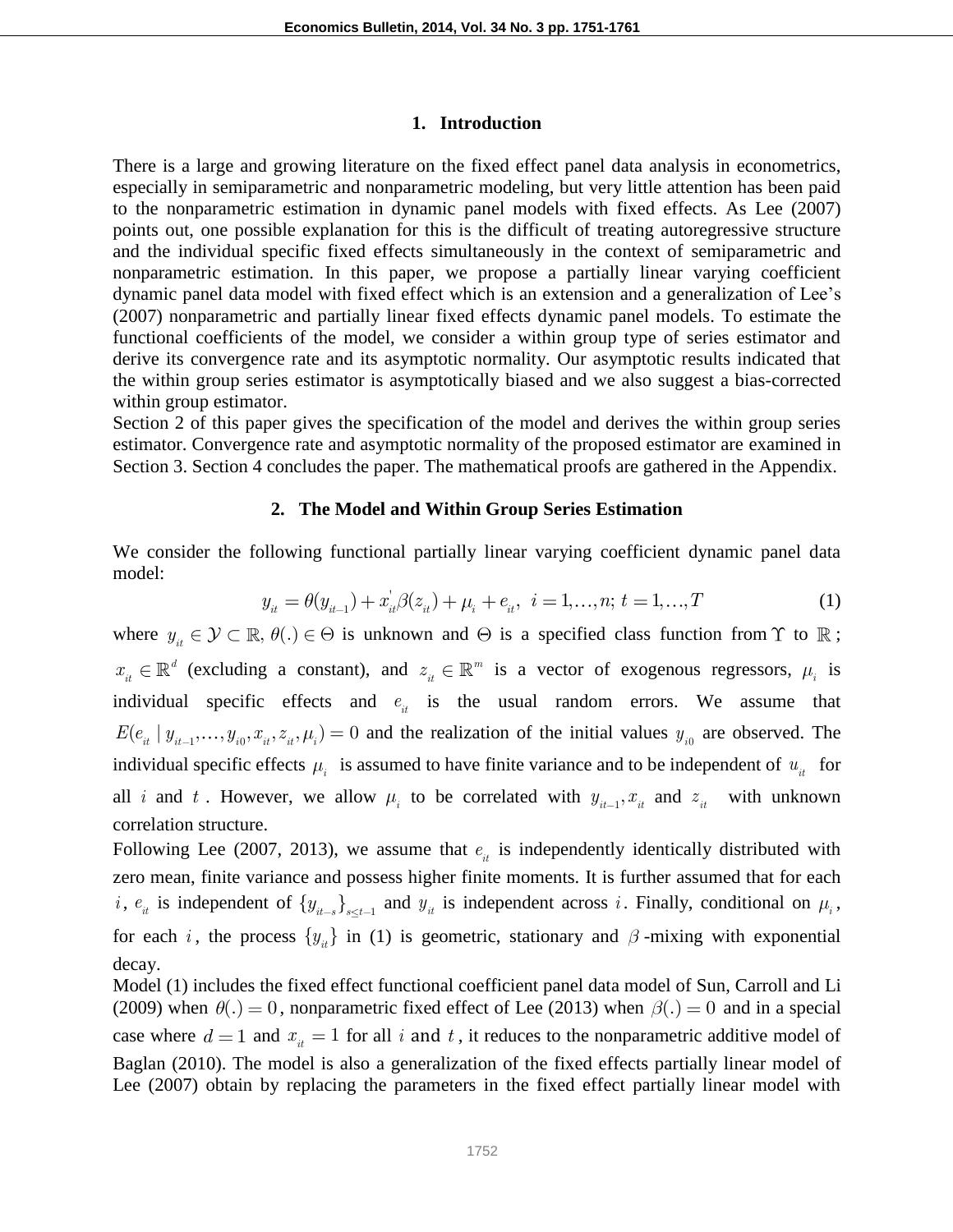some functions of covariates. Let  $\overline{s}_i = T^{-1}$  $\sum_{t=1}$ *T i*.  $\leftarrow$  *t*  $\sum_{t=1}^{t}$  $\overline{s}_i = T^{-1} \sum s_{ij}$  denotes the within group sample average of a random variable  $s_{it}$ , and let  $\tilde{s}_{it} = s_{it} - \overline{s}_{i}$ . Also, let  $g(x_{it}, z_{it}) = x_{it}$  $g(x_{it}, z_{it}) = x_{it}^{'} \beta(z_{it})$ , then by employing standard within transformation of (1) to eliminate the fixed effect, we obtain:

\n The system of (1) to eliminate the fixed effect, we obtain:\n 
$$
\tilde{y}_{it} = \tilde{\theta}(y_{it-1}) + x_{it}^{\dagger} \beta(z_{it}) - T^{-1} \sum_{s=1}^{T} x_{is}^{\dagger} \beta(z_{is}) + \tilde{e}_{it}
$$
\n
$$
= \tilde{\theta}(y_{it-1}) + \tilde{g}(x_{it}, z_{it}) + \tilde{e}_{it}
$$
\n

where  $\tilde{\theta}(y_{i t-1}) = \theta(y_{i t-1}) - T^{-1} \sum_{s=1}^{T} \theta(y_{i s-1})$  $f(y_{it-1}) = \theta(y_{it-1}) - T^{-1} \sum_{s=1}^{T} \theta(y_{is-1})$  and  $\tilde{g}(x_{it}, z_{it}) = x_{it}^{'} \beta(z_{it}) - T^{-1} \sum_{s=1}^{T} x_{it}^{'}$  $\tilde{g}(x_{_{it}},z_{_{it}})=x_{it}^{'}\beta(z_{_{it}})-T^{-1}\displaystyle\sum_{s=1}^{T}x_{is}^{'}\beta(z_{is})$  . We define

the general function  $\xi(w_{it})$  to be the additive within transformation class of functions  $\mathcal G$  if 1 1  $\mathcal{L}(w_{it}) = f(w_{it}) - T^{-1} \sum^{T} f(w_{is})$  $f_{it}$ ) =  $f(w_{it}) - T^{-1} \sum_{s=1} f(w_{is})$  $w_{it} = f(w_{it}) - T^{-1} \sum_{i=1}^{T} f(w_{it})$ ,  $f(.)$  is twice differentiable in the interior of its support W which is a compact subset of  $\mathbb{R}^{\nu}$  and  $E\{f^{2}(w_{i})\} < \infty$ . We will use the series  $p^{K}(y)$  of  $(K \times 1)$ dimension to approximate  $\theta(y_{i t-1})$  by  $\theta(y_{i t-1}) \approx p^{K}(y_{i t-1})$  $h(y_{it-1}) \approx p^{K}(y_{it-1})' \alpha$ , a linear combination of K known base functions, where  $p^{K}(y_{n-1}) = [p_{1}(y_{n-1}),...,p_{K}(y_{n-1})]$  $p^{K}(y_{i_{t-1}}) = [p_{1}(y_{i_{t-1}}),...,p_{K}(y_{i_{t-1}})]'$  is a  $(K \times 1)$  vector of base function, and  $\alpha = (\alpha_1, ..., \alpha_K)$  is a  $(K \times 1)$  vector of unknown parameters. Similarly, for  $l = 1, ..., d$ , we approximate the varying coefficient  $\beta_i(z_i)$  by  $\beta_i(z_i) \approx q_i^{\eta_i}(z_i) \gamma_i^{\eta_i}$ , a linear combination of  $\eta_i$ known base functions, where  $q_l^{r_l}(z_{it}) = [q_{l_1}(z_{it}), ..., q_{l_{r_l}}(z_{it})]$ <sup>'</sup>  $q_l^r(z_{it}) = [q_{l1}(z_{it}),...,q_{l_{r_l}}(z_{it})]$  is a vector of  $(r_l \times 1)$  vector of base function and  $\gamma_l^{r_l} = (\gamma_{l_1}, \dots, \gamma_{l_r})^T$ *r*  $\gamma_l^{\eta} = (\gamma_{l1}, \dots, \gamma_{l_r})'$  is a vector of  $(r_l \times 1)$  vector of unknown parameters. Define the  $(R \times 1)$  matrices

$$
q^{R}(x_{it}, z_{it}) = [x_{it,1}q_{1}^{r_{1}}(z_{it})^{'},..., x_{it,d}q_{d}^{r_{d}}(z_{it})^{'}]
$$

and  $\gamma = (\gamma_1^{\vec{r_1}}, \ldots, \gamma_d^{\vec{r_d}})'$  $\binom{r_d}{d}$ , where 1  $\sum_{l=1}^{\prime}$  $R = \sum_{i=1}^{n} r_i$ . Thus, we use a linear combination of R functions,  $q^R(x_{it}, z_{it}) \gamma$ , to approximate  $g(x_{it}, z_{it}) = x_{it}$  $g(x_{\scriptscriptstyle it}, z_{\scriptscriptstyle it}) = x_{\scriptscriptstyle it}^{'} \beta(z_{\scriptscriptstyle it})\,.$ 

Note that the approximating functions  $p^{K}(y)$  and  $q^{R}(x, z)$  have the following properties: (a) Le that the approximating functions<br>  $(y_{it-1}) \equiv p^{K}(y_{it-1}) - T^{-1} \sum_{s=1}^{T} p^{K}(y_{is-1})$  $J^K(u) = n^K(u) - T^{-1} \sum_{k=1}^{T} n^K$ Note that the approximating functions  $p(y)$  and  $q(x, z)$  have the following  $\tilde{p}^{K}(y_{i}) \equiv p^{K}(y_{i+1}) - T^{-1} \sum_{s=1}^{T} p^{K}(y_{i-s-1}) \in G$  and  $\tilde{q}^{K}(x_{i}, z_{i}) = q^{K}(x_{i}, z_{i}) - T^{-1}$  $f(x_i, z_j)$  have the following properties. (a)<br>  $f(x_i, z_{ii}) = q^R(x_{ii}, z_{ii}) - T^{-1} \sum_{s=1}^T q^R(x_{is}, z_{is})$  $R(r \mid z) = a^R(r \mid z) = T^{-1} \sum_{k=1}^{T} a^k$ *i q*<sup>*R*</sup>(*x<sub>it</sub>*, *z*<sub>it</sub>) = *q*<sup>*R*</sup>(*x<sub>it</sub>*, *z*<sub>it</sub>) - *T*<sup>-1</sup> $\sum_{s=1}^{T}$ *q*<sup>*R*</sup>(*x*<sub>is</sub>, *z*<sub>is</sub> ; (b) as each of K and R grow, respectively, there is a linear combination of  $\tilde{p}_k^{K}(y_{n-1})$  and a linear combination of  $\tilde{q}_r^R(x_i, z_i)$  that can approximate any function in  $\mathcal G$  arbitrarily well in the sense of mean square error. Consequently, we can approximate  $\theta(y_{i t-1})$  by  $\tilde{\theta}(y_{i t-1}) \approx \tilde{p}^K(y_{i t-1})$  $\tilde{p}^{\mathit{K}}(y_{_{it-1}}) \approx \tilde{p}^{\mathit{K}}(y_{_{it-1}})^{\mathit{K}}$ and  $\tilde{g}(x_{it}, z_{it})$  by  $\tilde{g}(x_{it}, z_{it}) \approx \tilde{q}^R(x_{it}, z_{it})$  $\tilde{g}(x_{it}, z_{it}) \approx \tilde{q}^R(x_{it}, z_{it}) \gamma$  where  $\tilde{p}^K(y_{it-1})$  and  $\tilde{q}^R(x_{it}, z_{it})$  are the transformed basis functions. Hence we can rewrite (2) as<br>  $\tilde{y}_{it} = \tilde{p}^K(y_{it-1})^t \alpha + \tilde{q}^R(x_{it}, z_{it})^t$ 

$$
\tilde{y}_{it} = \tilde{p}^{K}(y_{it-1}) \alpha + \tilde{q}^{R}(x_{it}, z_{it}) \gamma + \tilde{\varepsilon}_{it}
$$
\n(3)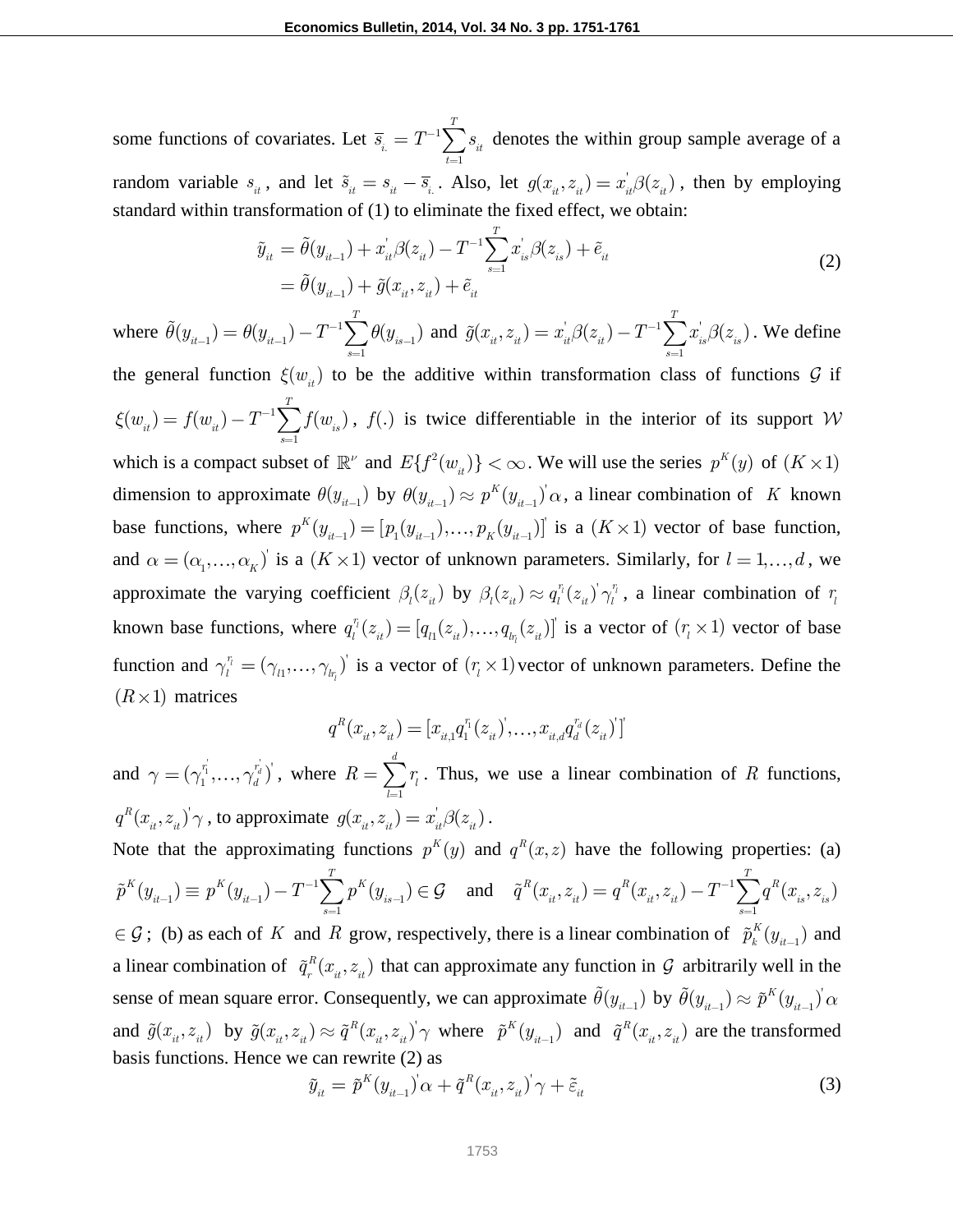where  $\tilde{\varepsilon}_u = \tilde{e}_u + {\{\tilde{\theta}(y_{u+1}) - \tilde{p}^K(y_{u+1})' \alpha\}} + {\{\tilde{g}^R(x_u, z_u) - \tilde{q}^R(x_u, z_u)\}}$  $\begin{aligned} \tilde{H}_{it} = \tilde{e}_{it} + \{\tilde{\theta}(y_{it-1}) - \tilde{p}^K(y_{it-1})'\alpha\} + \{\tilde{g}^R(x_{it},z_{it}) - \tilde{q}^R(x_{it},z_{it})'\gamma\} \,. \end{aligned}$  Using matrix notation, we define  $(nT \times 1)$  vector  $\tilde{Y} = (\tilde{y}_{11},...,\tilde{y}_{nT})'$ , an  $(nT \times 1)$  vector  $\tilde{\varepsilon} = (\tilde{\varepsilon}_{11},...,\tilde{\varepsilon}_{nT})'$ , an  $(nT \times K)$  matrix  $\tilde{P}_K = (\tilde{p}^K(y_{10}), \ldots, \tilde{p}^K(y_{n-1}))^T$  $\tilde{P}_K = (\tilde{p}^K(y_{10}), ..., \tilde{p}^K(y_{nT-1}))'$  and an  $(nT \times R)$ matrix '  $\tilde{Q}_R = (\tilde{q}^R(x_{11}, z_{11}), ..., \tilde{q}^R(x_{nT}, z_{nT}))'$  We also define  $(nT \times nT)$ matrices  $M_p = I_{nT} - \tilde{P}_K(\tilde{P}_K^{\dagger} \tilde{P}_K^{\dagger})^{-1} \tilde{P}_K^{\dagger}$  and  $M_Q = I_{nT} - \tilde{Q}_R(\tilde{Q}_R^{\dagger} \tilde{Q}_R^{\dagger})^{-1} \tilde{Q}_R^{\dagger}$  assuming that both  $(\tilde{P}_K^{\dagger} \tilde{P}_K^{\dagger})$  and  $(\tilde{Q}_R^{\dagger} \tilde{Q}_R)$  are nonsingular matrices for large *n* and *T*. Thus, (3) can be written using vectormatrix notation as

$$
\tilde{Y} = \tilde{P}_{K}\alpha + \tilde{Q}_{R}\gamma + \tilde{\varepsilon}
$$
\n(4)

Let  $\hat{\alpha}$  and  $\hat{\gamma}$  denote the least squares estimators of  $\alpha$  and  $\gamma$  respectively, obtaining by regressing  $\hat{Y}$  on  $(P_K, Q_R)$  from (4). Using partition inverse results, the estimators  $\hat{\alpha}$  and  $\hat{\gamma}$  are given by

$$
\hat{\alpha}_K = (\tilde{P}_K^{\dagger} M_Q \tilde{P}_K)^{-1} \tilde{P}_K^{\dagger} M_Q \tilde{Y}
$$
\n(5)

$$
\hat{\gamma}_R = (\tilde{Q}_R' M_P \tilde{Q}_R)^{-1} \tilde{Q}_R' M_P \tilde{Y}
$$
\n(6)

where we use the subscripts  $K$  and  $R$  to denote that these estimators are dependent of the number of approximating functions. We then estimate  $\theta(y)$  by  $\hat{\theta}(y) = p^{K}(y)\hat{\alpha}$  $f(y) = p^{K}(y) \hat{\alpha}_{K}$  and  $\beta_{l}(z)$  by  $\hat{\beta}_l(z) = q_l^{r_l}(z) \hat{\gamma}_R \text{ for } l = 1, ..., d$ .

### **3. Asymptotic Theory**

For convenient, let  $\Sigma$  denote the  $(K+R) \times (K+R)$  variance-covariance matrix of  $a^R(x \gamma)$  $p^{K}(y_{it-1}), q^{R}(x_{it}, z_{it})$  whose smallest eigenvalue is bounded above zero and the largest eigenvalue is bounded for every K and R. Following Lee (2007), we decompose  $\Sigma$  as follows

$$
\begin{pmatrix}\n\Sigma_{pp} & \Sigma_{pq} \\
\Sigma_{qp} & \Sigma_{qq}\n\end{pmatrix}
$$

conformably as  $p^{K}(y_{u+1})$ ,  $q^{R}(x_{u}, z_{u})$  $p^{K}(y_{i t-1}), q^{R}(x_{i t}, z_{i t})$  and  $\Sigma_{pq} = \Sigma_{qp}$ . Thus, the conditional variance of  $p^{K}(y_{it-1})$  given  $q^{R}(x_{it}, z_{it})$  can be defined as  $\Sigma_{pp|q} = \Sigma_{pp} - \Sigma_{pq} \Sigma_{qq}^{-1} \Sigma_{qp}$ , and likewise, the conditional variance of  $q^R(x_{it}, z_{it})$  given  $p^K(y_{it-1})$  is  $\Sigma_{qq|p} = \Sigma_{qq} - \Sigma_{qp} \Sigma_{pp}^{-1} \Sigma_{pq}$ . Let conditional variance of  $q^{R}(x_{it}, z_{it})$  given  $p^{R}(y_{it-1})$  is  $\sum_{qq|p} = \sum_{qq} -\sum_{qp} \sum_{pp}^{-1} \sum_{pq}$ . Let  $p_{*}^{R}(y_{it}) = p^{K}(y_{it}) - E\{p^{K}(y_{it}) | \mu_{i}\}$  and  $q_{*}^{R}(x_{it}, z_{it}) = q^{R}(x_{it}, z_{it}) - E\{q^{R}(x_{it}, z_{it}) | \mu_{i}\}$  be the demeaned processes of  $p^{K}(y_{it})$  and  $q^{R}(x_{it}, z_{it})$  respectively, such that  $E[p_{*}^{K}(y_{it})] = 0$  and  $E[q_{*}^{R}(x_{it}, z_{it})] = 0$ , for all *i* and *t*. Also, we use  $" \longrightarrow"$  to denote convergence in distribution. We make the following assumptions: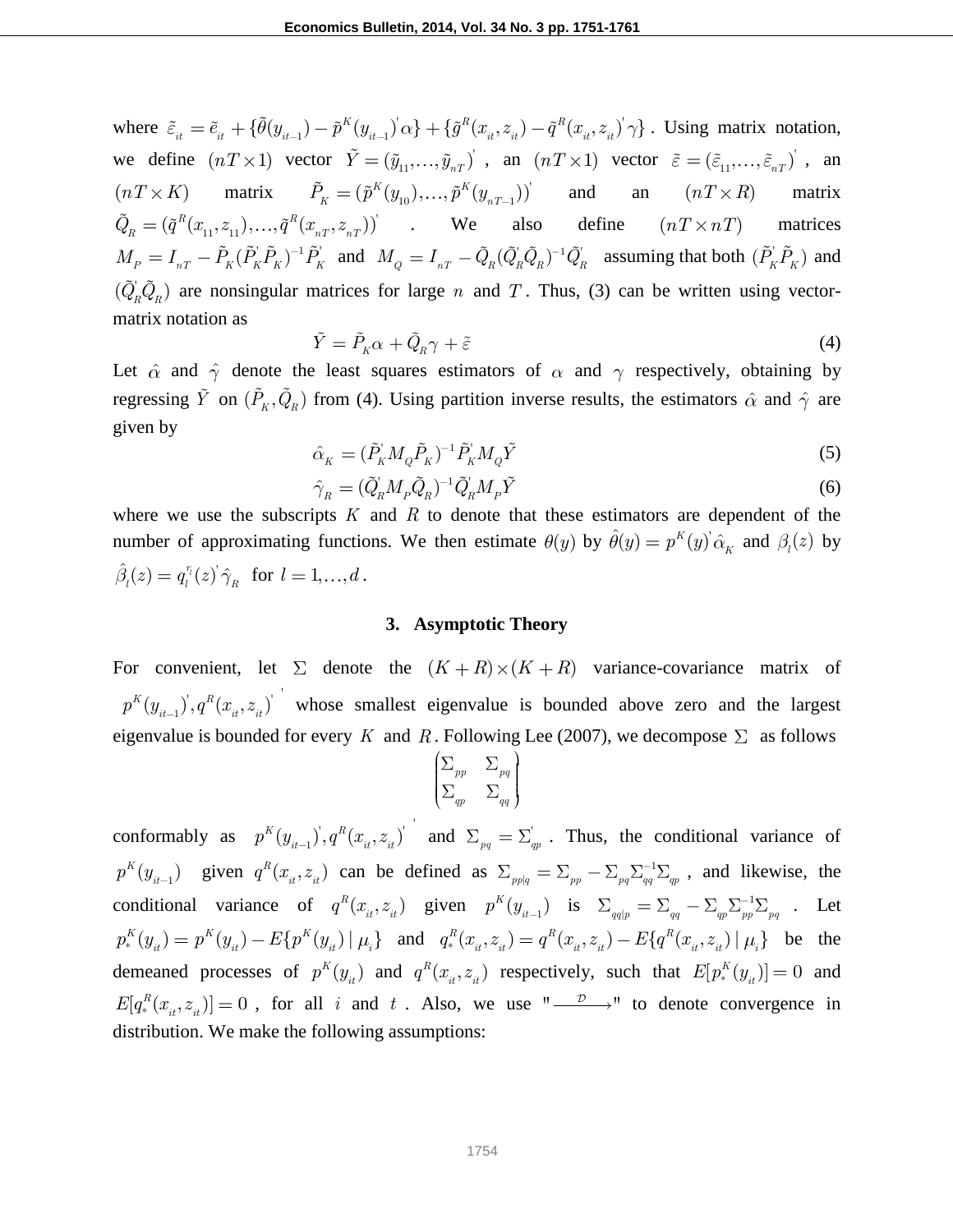*Assumption 1:*  $\{y_{i}, x_{i}, z_{i}, i = 1, ..., n; t = 1, ..., T\}$  are independent across *i* index;  $(x_{i}, z_{i})$  are *i. i. d.* where  $x_i = (x_{i1},...,x_{iT})'$  and  $z_i = (z_{i1},...,z_{iT})'$ , and the support of  $(x_i, z_i)$  is compact subset of  $\mathbb{R}^{d+m}$ .

Assumption 2: The error  $\{e_{it}\}\$ is *i.i.d.* with zero mean, variance  $\sigma^2$  and  $E(|e_{it}|^{\nu}) < \infty$  for some  $\nu > 4$ , and  $e_{it}$  is independent of  $\mu_i$  as well as  $x_{it}$  and  $z_{it}$ , for all i and t. Furthermore,  ${e_{i}}$  has positive density almost everywhere and an absolutely continuous marginal distribution with respect to the Lebesgue measure on  $\mathbb R$ .

Assumption 3: (i) For each i, the Markov process  $\{y_{ij}\}\$  has a homogeneous transition probability  $\mathcal{F}_i$  and the initial value  $y_{i0}$  is drawn from the invariant distribution  $\pi_i$ . *(ii)* Conditional on  $\mu_i$ , for each i, the process  $\{y_i\}$  is geometrically ergodic over t and hence  $\beta$ -

mixing with exponentially decay mixing coefficients  $\beta_i(\tau)$  such that  $n^{-1} \sum_{i=1}^n \sum_{j=1}^{\infty} \beta_i(\tau)^{1-4/j}$  $\frac{1}{\tau}$   $\frac{1}{\tau}$  $\sum_{i=1}^n\sum_{j=1}^\infty \beta_i(\tau)^j$  $\sum_{i=1}$   $\sum_{\tau=1}^{\infty}$ <sup> $\sum_{i}$ </sup> *n* a.s., for some  $\nu > 4$ .

*Assumption 4: (i)*  $\theta(0) = 0$  and *(ii)*  $\lim_{n,T \to \infty}$ *n T* where  $0 < \kappa < \infty$ .

Assumption 5: *(i)* For every K, there exists positive integers  $n^*$  and  $T^*$  such that for all  $n \geq n^*$  and  $T \geq T^*$ , the  $(nT \times K)$  matrix  $\tilde{P}_K$  is of full column rank. *(ii)* For each K, there exists a  $(K \times K)$  matrix  $\Gamma_{\kappa} = E[p_{*}^{K}(y)p_{*}^{K}(y)]$  $K = E[p_{*}^{K}(y)p_{*}^{K}(y)]$  such that  $\Gamma_{K}$  has the smallest eigenvalue bounded away from zero and the bounded largest eigenvalue; and in addition,  $\{p^{K}(y)\}\$ is fourth order stationary with  $\int p^{K}(y)p^{K}(y)^{V}$  $p^{K}(y)p^{K}(y)\pi_{i}^{0}(dy) < \infty$  for each *i*. *(iii)*  $K = K(n,T)$  is nonrandom satisfying  $K \to \infty$  and  $K^2 / nT \to 0$  as  $n, T \to \infty$ . *(iv)* There exists a constant  $\zeta$  satisfying satisfying  $K \to \infty$  and  $K^2 / nT \to 0$  as  $n, T \to \infty$ .<br>
sup sup  $E\{ | p_*^{Kk}(y_i) |^{\nu} | \mu_i \} \le \zeta < \infty$  for some  $\nu > 4$ .

Assumption 6: *(i)* For every R, there exists positive integers  $n^*$  and  $T^*$  such that for all  $n \geq n^*$  and  $T \geq T^*$ , the  $(nT \times R)$  matrix  $\tilde{Q}_R$  is of full column rank. *(ii)* For each R, there exists  $(R \times R)$  matrix  $\Gamma_p = E[q_*^R(x_{\alpha}, z_{\alpha}) q_*^R(x_{\alpha}, z_{\alpha})]$  $E_R = E[q_*^R(x_{it}, z_{it})q_*^R(x_{it}, z_{it})]$  such that  $\Gamma_R$  has the smallest eigenvalue bounded away from zero and the bounded largest eigenvalue. *(iii)*  $r_i = r_i(n, T)$  is nonrandom satisfying  $r_i \to \infty$  as  $n, T \to \infty$ . *(iv)* There exists a sequence of nondecreasing constant  $\zeta_0(R) : S \to \mathbb{R}_+$  satisfying  $\sup_{(x,z)} ||Q_R(x,z)|| < \zeta_0(R)$  for every R such that  $4$  ( D)  $D^2$  $n_0^4(R)R^2/nT \to 0$  as  $n,T \to \infty$  where S is the support of  $(x, z)$ .

Assumption 7: *(i)* There exists a parameter vector  $\alpha_{\kappa} \in \mathbb{R}^K$  $\mathbf{X}_K \in \mathbb{R}^K$  and a constant  $\rho > 0$  such that  $\sup_{y \in \mathcal{Y}_c} |\theta(y) - P_K(y)\alpha_K| = O(K^{-\rho})$  for every *K*; *(ii)* For  $g(x, z) = \sum_{l=1}^d x_l \beta_l(z)$  there exists a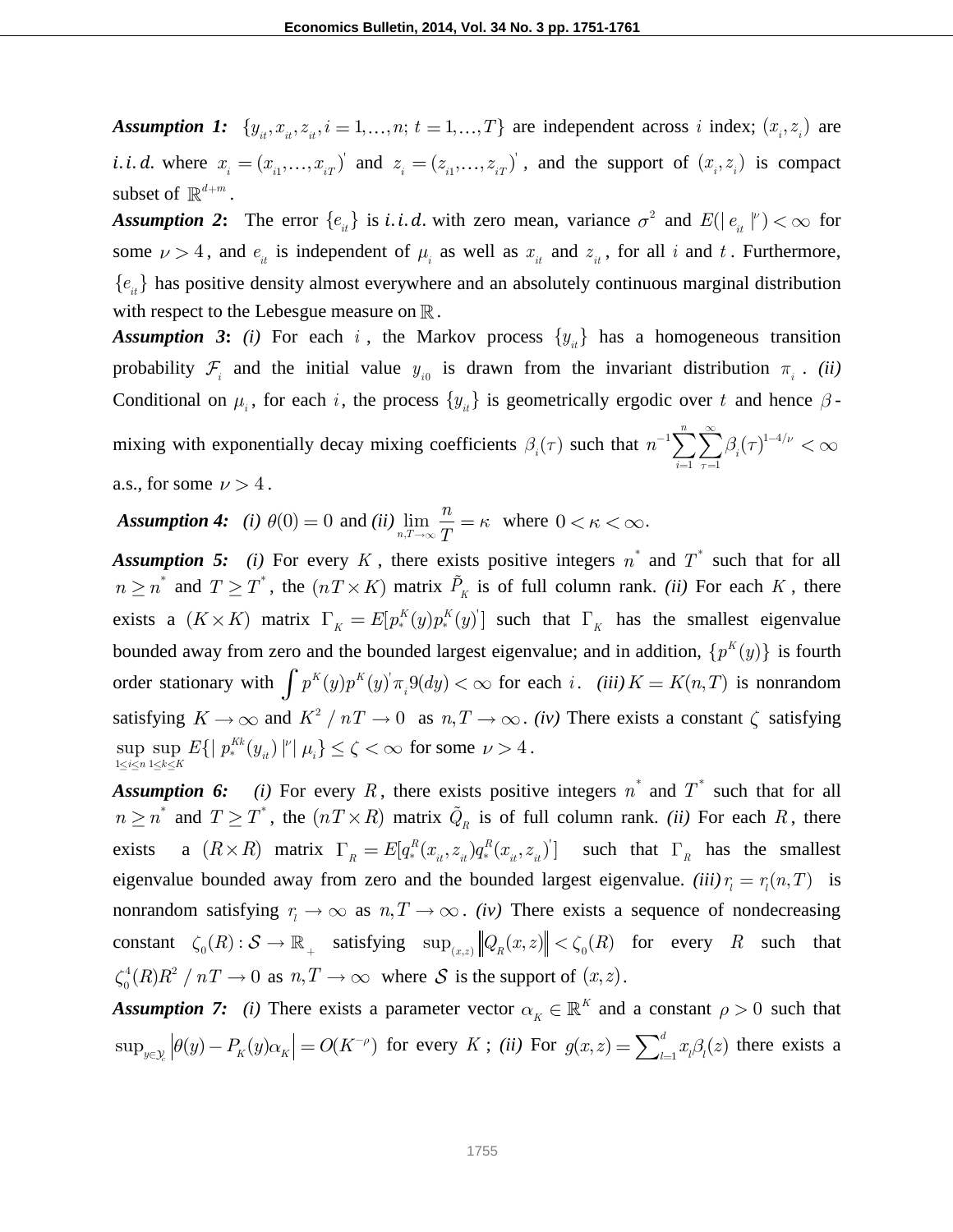parameter vector  $\gamma_g = \gamma_{gR} = (\gamma_1^{\vec{r_1}}, \dots, \gamma_d^{\vec{r_d}})^t$  $\delta_q = \gamma_{gR} = (\gamma_1^{r_1}, \dots, \gamma_d^{r_d})'$  and some constant  $\delta_l > 0$  such that  $\begin{split} \text{parameter} \quad & \text{vector} \quad \gamma_g = \gamma_{gR} = (\gamma_1^{\cdot 1}, \dots, \gamma_d^{\cdot d}) \ \text{sup}_{(x,z) \in \mathcal{S}} \left| g(x,z) - Q_R(x,z) \gamma_g \right| = O(\sum\nolimits_{l=1}^d r_l^{-\delta_l}) \end{split}$  $\begin{aligned} \text{meter} \quad & \text{vector} \quad \gamma_g = \gamma_{gR} = (\gamma_1^1,...,\gamma_d^d) \ \pi_{x,z) \in \mathcal{S}} \left| g(x,z) - Q_R(x,z) \gamma_g \right| = O(\sum\nolimits_{l=1}^d \eta_l^{-\delta_l}) \, . \end{aligned}$ 

Most of the above assumptions are very similar to the ones that are used in Lee (2007) and Ahmas et al. (2005), we modify a few of them for the purpose of our analysis. Assumption 1 is standard for panel data series estimation. Assumption 2 implies that  $e_{it}$  is independent of  ${y_{i_s}}_{s \leq t-1}$  as well as  $\mu_i$  and  $(x_i, z_i)$ . Assumption 3 is a standard condition for a stationary Markov chain to be geometrically ergodic. In time series context, a wide class of nonlinear autoregressive functions satisfied this assumption. See for example, Chen and Shen (1998), Fan and Yao (2003). Assumption 4(i) gives the identification condition for  $\theta(.)$ , whilst assumption  $4(ii)$  says that the time series T should not be too small compared with  $n$ . Assumption 5 and 6 usually imply that the density of  $y$  and the density of  $(x, z)$  are each bounded from below by a positive constant. Assumption 7 states that there exist some positive constants such that the uniform approximation errors to the functions shrink at particular rates. It is known that many series function satisfy assumptions 5-7, for example, power series, orthogonal polynomial, trigonometric series and splines. Under the above assumptions, we can now state our main asymptotic results.

asymptotic results.  
\n**Theorem 3.1:** Under Assumptions 1-7, as 
$$
n, T \to \infty
$$
 jointly we have  
\n
$$
E \int_{y \in \mathcal{Y}_c} {\hat{\theta}(y) - \theta(y)}^2 \pi_i(dy) = O\left\{ \left( \frac{K}{nT} + \frac{R}{nT} \right) + (K^{-2\rho} + \sum_{l=1}^d r_l^{-2\delta_l}) + \left( \frac{\zeta_0^2(K)K}{nT} + \frac{\zeta_0^2(R)R}{nT} \right) \right\}
$$
\nand for  $l = 1,...,d$ , let  $\mathcal{S}_z$  denotes the support of  $z_{it}$ , then  
\n
$$
E \int_{z \in \mathcal{S}} {\{\hat{\beta}_i(z) - \beta(z)\}^2 \pi_i(dz)} = O\left\{ \left( \frac{K}{nT} + \frac{R}{nT} \right) + (K^{-2\rho} + \sum_{l=1}^d r_l^{-2\delta_l}) + \left( \frac{\zeta_0^2(K)K}{nT} + \frac{\zeta_0^2(R)R}{nT} \right) \right\}
$$

$$
E\int_{y\in\mathcal{Y}_c} \left[\left(nT + nT\right)^{1+\left(\frac{1}{2}\right)} - \left(nT + nT\right)^{1+\left(\frac{1}{2}\right)} + \left(nT + nT\right)^{1+\left(\frac{1}{2}\right)} + nT\right]
$$
\n
$$
and for l = 1, ..., d, let S_z denotes the support of z_{it}, then
$$
\n
$$
E\int_{z\in\mathcal{S}_z} \left\{\hat{\beta}_l(z) - \beta(z)\right\}^2 \pi_i(dz) = O\left\{\left(\frac{K}{nT} + \frac{R}{nT}\right) + \left(K^{-2\rho} + \sum_{l=1}^d r_l^{-2\delta_l}\right) + \left(\frac{\zeta_0^2(K)K}{nT} + \frac{\zeta_0^2(R)R}{nT}\right)\right\}
$$

where  $\pi$ <sub>*i*</sub> is the marginal distribution of  $y$ <sub>*it</sub>* and  $z$ <sub>*it*</sub>.</sub>

The proof of Theorem 3.1 is a straightforward extension of Theorem 2 of Lee (2007), and we outline the key steps of the proof in Appendix A. Theorem 3.1 implies that the convergence rate of  $\hat{\theta}(y)$  and  $\hat{\beta}_i(z)$   $(l = 1,...,d)$  depends on both K and R, and it consists of three terms. The first term  $((K/nT) + (R/nT))$  is essentially due to the convergence rate of the variance whereas the remaining terms  $(K^{-2\rho} + \sum_{i=1}^{d} r_i^{-2\rho})$  $(K^{-2\rho} + \sum_{l=1}^d r_l^{-2\delta_l})$ *l* is essentiarly due to the convergence rate of the variance<br>  $K^{-2\rho} + \sum_{l=1}^{d} r_l^{-2\delta_l}$  and  $((\zeta_0^2(K)K/nT) + (\zeta_0^2(R)R/nT))$ corresponds to the convergence rate of the squared bias. As discussed in Lee (2007), the last term is new and it does not appear in the standard series estimators for the cross-section case. Apparently, it reflects the asymptotic order of squared bias where it corresponds to the demeaning component of the within transformation.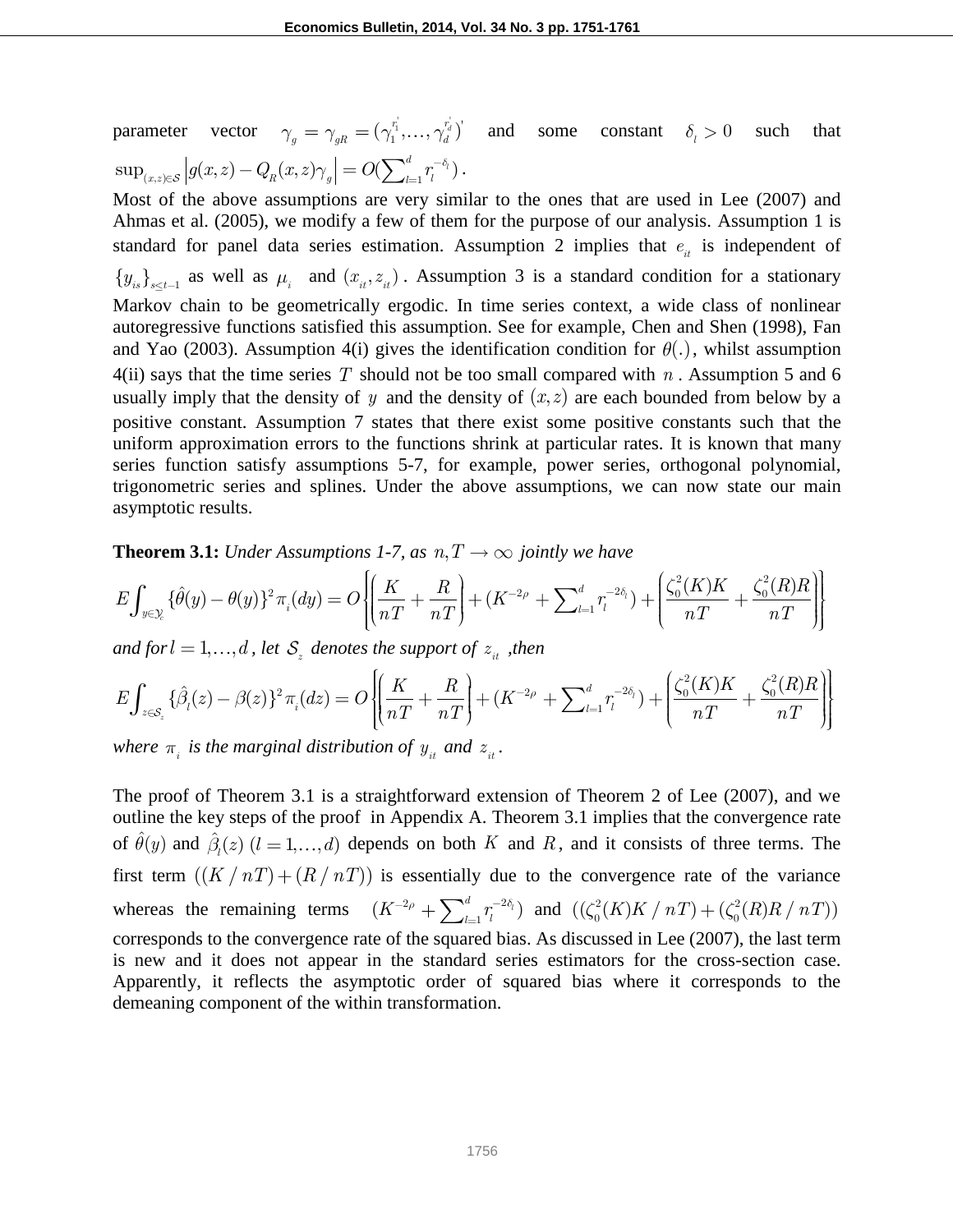**Theorem 3.2:** Let  $\Phi_K = \sum_{j=0}^{\infty} \text{cov}(p_K(y_{it+j}), e_{it+j})$  where the  $k^{th}$  component  $\Phi_{Kk}$ *satisfies*   $\| K_k \| < \infty$  ( $k = 1,...,K$ ) *for every* K *. Under Assumptions 1-7, and in addition,* 2  $0, \sqrt{nT} \sum_{l=1}^{d} r_l^{-2\delta_l} \rightarrow 0$ *d*  $\frac{d}{dt} \frac{d}{dt} \sum_{i=1}^{n} r_i^{-2\delta_i} \to 0 \text{ as } n, T \to \infty \text{ jointly, we have}$  $\sum_{l=1}^{l} \hat{\theta}(u) - \theta(u) + T^{-1}$  $\int_{-\infty}^{\infty} f(x,y) \, dy \, dx \sum_{l=1}^{d} \int_{l}^{\infty} f_l^{-2\delta_l} \to 0 \text{ as } n, T \to \infty \text{ jointly, } w \in H, K, n, T)^{-1/2} \hat{\theta}(y) - \theta(y) + T^{-1}b_K(y) \xrightarrow{\mathcal{D}} N(0,1)$ 

(i) 
$$
v(y, K, n, T)^{-1/2} \quad \hat{\theta}(y) - \theta(y) + T^{-1}b_K(y) \xrightarrow{\mathcal{D}} N(0,1)
$$
 for  $y \in \mathcal{Y}_c$  and  
\n(ii)  $V(u, K, n, T)^{-1/2} \quad \hat{\beta}(z) - \beta(z) + T^{-1}b_L(z) \xrightarrow{\mathcal{D}} N(0, I)$  for  $z \in \mathcal{S}$ 

(i) 
$$
v(y, K, n, T)^{-1/2} \hat{\theta}(y) - \theta(y) + T^{-1}b_K(y) \xrightarrow{\mathcal{D}} N(0,1)
$$
 for  $y \in \mathcal{Y}_c$  an  
\n(ii)  $V(y, K, n, T)^{-1/2} \hat{\beta}(z) - \beta(z) + T^{-1}b_K(z) \xrightarrow{\mathcal{D}} N(0, I_d)$  for  $z \in \mathcal{S}_z$ 

 $where \quad v(y, K, n, T) = \sigma^2 P_K(y) \sum_{pp,q}^{-1} P_K(y) / nT$ ,  $\frac{1}{2} \sum_{K} (g) \sum_{pp,q} \frac{1}{2} K(g) / \frac{1}{2}$ 

$$
v(y, K, n, T) = \sigma^2 P_K(y)^{\sum_{pp,q}} P_K(y) / nT,
$$
  
\n
$$
V(y, x, z, R) = \sigma^2 Q_R(x, z)^{\sum_{pq,p}} \sum_{qp} \sum_{pp}^{-1} Q_R(x, z) / nT
$$
  
\n
$$
b_K(y) = P_K(y)^{\sum_{pp,q}} \Phi_K
$$
  
\n
$$
b_R = Q_R(x, z)^{\sum_{pq,p}} \sum_{qp}^{-1} \Phi_K
$$

The proof of Theorem 3.2 is a straightforward extension of Theorem 3 of Lee (2007) and the key steps of the proof are given in Appendix A. As in Lee (2007), Theorem 3.2 implies that the WG series estimators are asymptotically biased just as in the case of fixed effects linear dynamic panel models when the within transformation of the data is used, see for example Alvarez and Arellano (2003). However, since the forms of the biases are known, this suggests the following bias corrected estimators for  $\theta(y)$  and  $\beta(z)$ .

Let  $\hat{\theta}^*(y) = \hat{\theta}(y) + T^{-1}\hat{b}_K(y)$  and  $\hat{\beta}^*(z) = \hat{\beta}(z) + T^{-1}\hat{b}_R(z)$  where  $\hat{b}_K(y) = P_K(y)\hat{\Sigma}_{pp}^{-1}$  $\hat{b}_{{\scriptscriptstyle{K}}}(y)=P_{{\scriptscriptstyle{K}}}(y)^{^{\cdot}}\hat{\Sigma}^{-1}_{pp.q}\hat{\Phi}_{{\scriptscriptstyle{K}}},$ ' 1 1 . ˆ ˆ ˆ ˆ ˆ ( , ) , *R R qq p qp pp K b Q x z* <sup>1</sup> 1 1 1 ˆ and  $\hat{\beta}^*(z) = \hat{\beta}(z) + T^{-1}\hat{b}_R(z)$  where  $\hat{b}_K(y) = P_K(y) \hat{\Sigma}_{pp,q}^{-1} \hat{\Phi}_K$ ,<br>  $K = (nT)^{-1} \sum_{i=1}^n \sum_{j=1}^J w(i, J) \sum_{t=1}^T \tilde{P}_K(y_{it+j}) \tilde{\epsilon}_{it+j}$  for some proper weighting function  $w(i, J)$ , and  $\hat{\Sigma}_{n=1}^{-1}$ ,  $\hat{\Sigma}_{n=1}^{-1}$  $\hat{\Sigma}_{qq,p}^{-1}, \hat{\Sigma}_{pp}^{-1}$  and  $\hat{\Sigma}_{qp}$  can be obtained from the estimated partitioned matrices of  $\hat{\Sigma} = (nT)^{-1} \sum_{i=1}^{n} \sum_{j=1}^{T} \left[ p^{K}(y_{i,j})^{T}, q^{R}(x_{i,j}, z_{j})^{T} \right]$  $\sum_{p}^{1} \sum_{p}^{n} \sum_{r}^{r} \left[ p^{K}(y_{n}) \right], q^{R}(x_{n}, z_{n}) \right] \left[ p^{K}(y_{n}) \right], q^{R}(x_{n}, z_{n}) \right]$  $\sum\nolimits_{t = 1}^T \Bigl[ p^{K} \bigl( y_{_{it - 1}} \bigr)^{'} , q^{R} \bigl( x_{_{it}} , z_{_{it}} \bigr)^{'} \Bigr] \Bigl[ p^{K} \bigl( y_{_{it - 1}}$ ˆ d  $\sum_{q_1,p_1}^{-1} \sum_{r=1}^{n} \sum_{q_2,p_1}^{r}$  and  $\sum_{q_1,p_1}^{n}$  can be obtained from the estimated  $(nT)^{-1} \sum_{i=1}^{n} \sum_{t=1}^{T} \left[ p^{K}(y_{i,t-1}), q^{R}(x_{it}, z_{it})' \right] \left[ p^{K}(y_{it-1}), q^{R}(x_{it}, z_{it})' \right].$ Here  $\hat{\Phi}_k$  is simply a heteroskedasticity and autocorrelation consistent (HAC) estimator of the long-run variance  $\Phi_K$ , and a simple Barlett weighting function  $w(i,J) = 1 - (j/(J+1))$  can be used. Under the assumption 1-7, it can be shown that the results in Theorem 3.2 remain valid when replacing  $\hat{\theta}(y)$  and  $\hat{\beta}(z)$  by  $\hat{\theta}^*(y)$  and  $\hat{\beta}^*(z)$ , respectively.

#### **4. Conclusion**

This paper considers a within-group type series estimation of a functional-coefficient partially linear dynamic panel data model with fixed effects. The convergence rates and asymptotic normality of the proposed estimator is developed. It is found that the within-group series estimator is asymptotically biased, as in the case of fixed effects linear dynamic panel model when the within-group transformation of data is used. A bias corrected type of series estimator is proposed.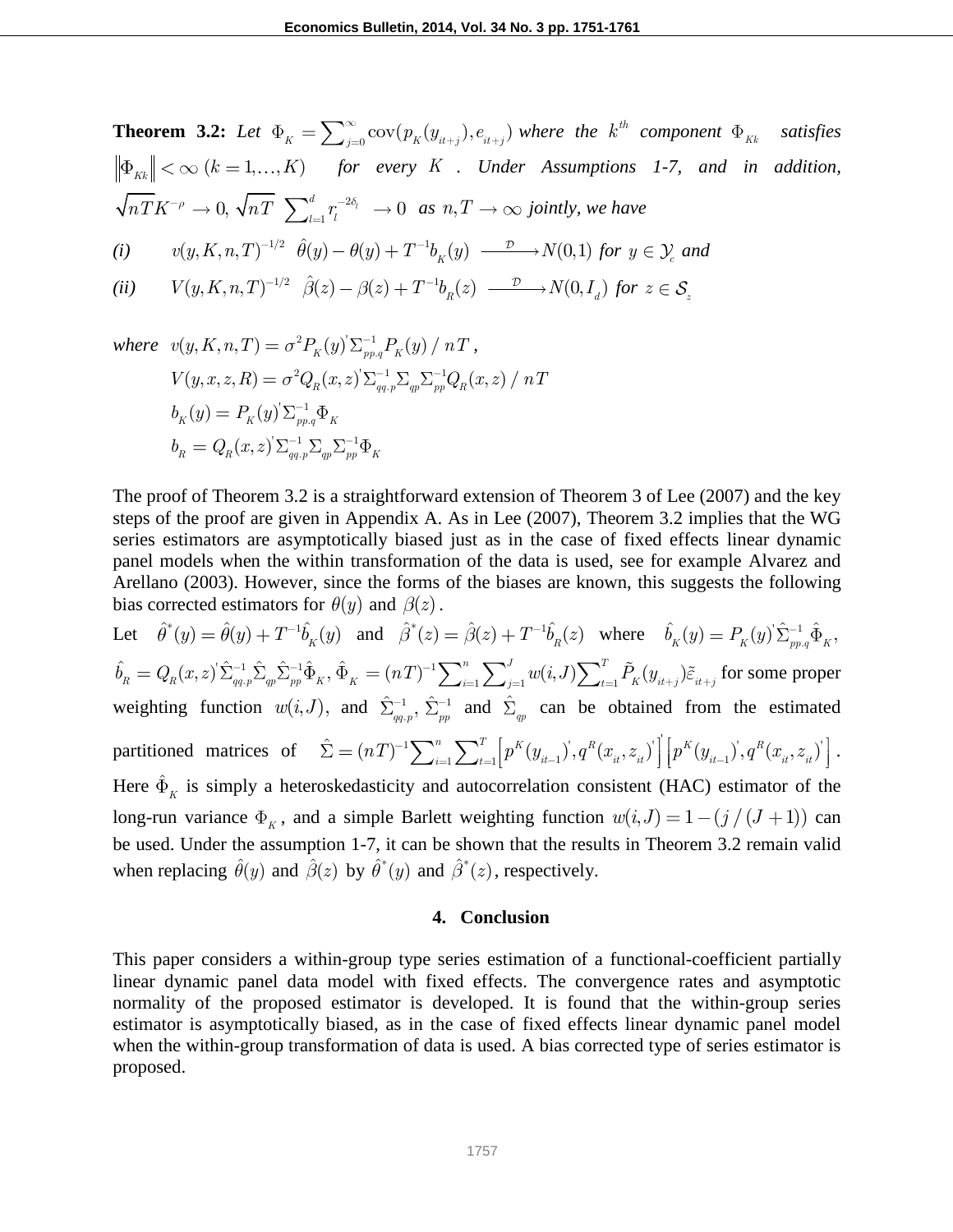## **References**

- Ahmad, I., S. Leelahanon and Q. Li (2005) "Efficient estimation of a semiparametric partially linear varying coefficient model" *Annals of Statistics* **33**, 258-283.
- Alvares, J. and M. Arelleno (2003) "The time series and cross-section asymptotics of dynamic panel data estimator" *Econometrica* **71**, 1795-1843.
- Baglan, D. (2010) "Efficient estimation of a partially linear dynamic panel data model with fixed effects: an application to unemployment dynamics in the U.S." *Working Paper*, Department of Economics, Howard University, Washington DC 20059.
- Chen, X. and X. Shen (1998) "Sieve extremum estimators for weakly dependent data" *Econometrica* **66**, 289-314.
- Fan, J. and Q. Yao (2003) *Nonlinear Time Series: Nonparametric and Parametric Methods*, New York: Springer-Verlag.
- Lee, Y. (2007) "Nonparametric estimation of dynamic panel models with fixed effects" *Working Paper*, Department of Economics, University of Michigan, Ann Arbor MI 48109-1220.
- Lee, Y. (2013) "Nonparametric estimation of dynamic panel models with fixed effects" *Econometric Theory,* Forthcoming.
- Sun, Y., R. Carroll, and D. Li (2009) "Semiparametric estimation of fixed effects panel data with smooth coefficient models" *Advances in Econometrics* **25**, 101-130.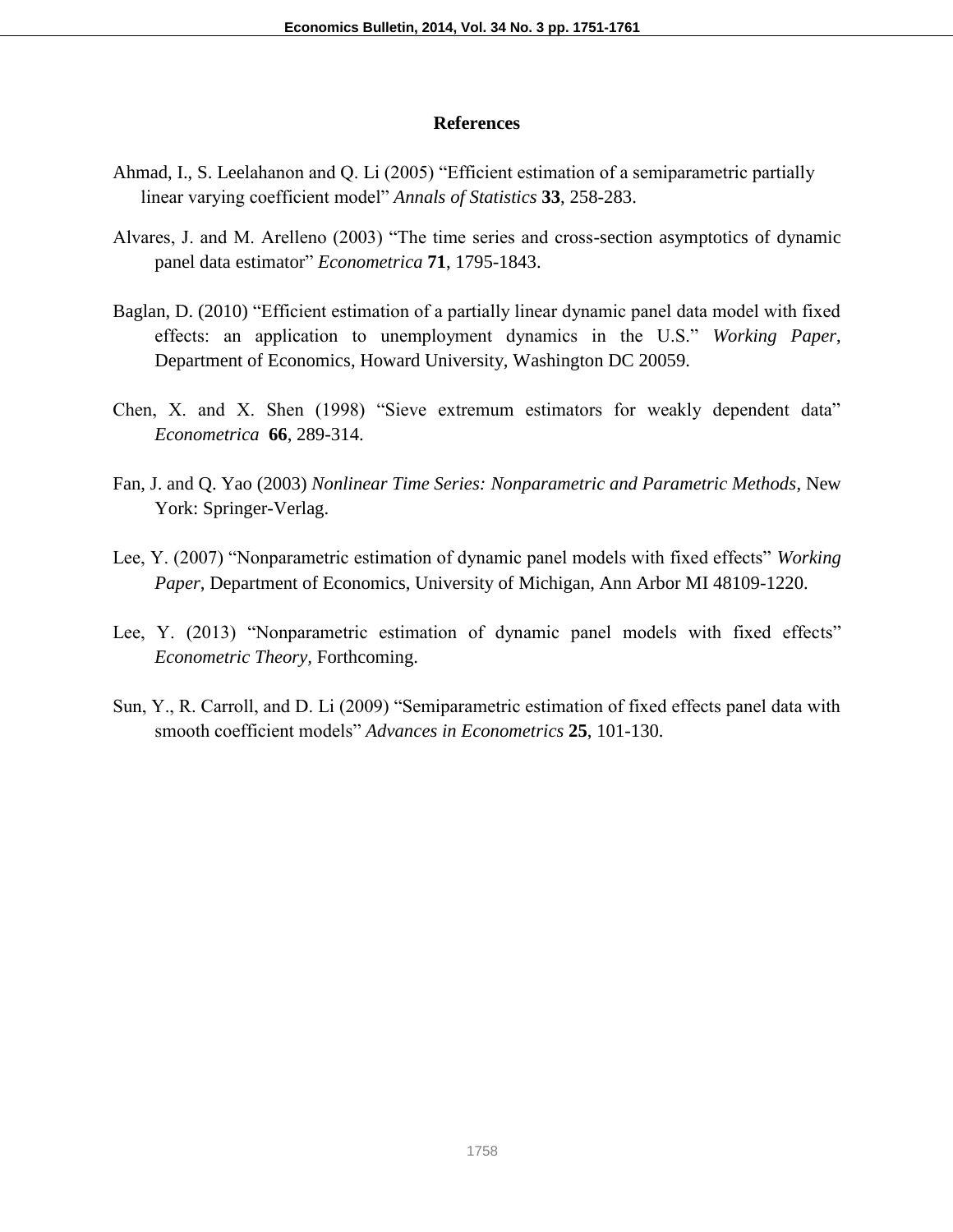#### **Appendix: Mathematical Proofs**

The proofs of Theorem 1 and 2 are similar to that of Lee (2007), therefore we only discuss the heuristic ideas of the proofs here.

#### **Proof of Theorem 1:**

Proof of Theorem 1:  
\n(i) By (5) and (6), we can write  
\n
$$
\hat{\alpha} = (P'P)^{-1}P'(Y - Q\hat{\gamma})
$$
\n
$$
= (P'P)^{-1}P'(P\alpha + Q\gamma + e + (\Theta - P\alpha) + (G - Q\gamma) - Q\hat{\gamma})
$$
\n
$$
\hat{\alpha} - \alpha = (P'P / nT)^{-1}(P'e / nT) + (P'P / nT)^{-1}(P'(\Theta - P\alpha) / nT) +
$$
\n
$$
(P'P / nT)^{-1}(P'(G - Q\gamma) / nT) - (P'P / nT)^{-1}(P'Q(\hat{\gamma} - \gamma) / nT)
$$

Hence,

$$
(P'P / nT)^{-1}(P'(G - Q\gamma) / nT) - (P'P / nT)^{-1}(P'Q(\hat{\gamma} - \gamma) / nT)
$$
  
Hence,  

$$
1_{n} \left\|\hat{\alpha} - \alpha\right\|^{2} \leq 1_{n} \left\|(P'P / nT)^{-1}(P'e / nT)\right\|^{2} + 1_{n} \left\|(P'P / nT)^{-1}(P'(\Theta - P\alpha) / nT)\right\|^{2} + 1_{n} \left\|(P'P / nT)^{-1}(P'(\Theta - Q\gamma) / nT)\right\|^{2}
$$
  

$$
1_{n} \left\|(P'P / nT)^{-1}(P'(G - Q\gamma) / nT)\right\|^{2} - 1_{n} \left\|(P'P / nT)^{-1}(P'Q(\hat{\gamma} - \gamma) / nT)\right\|^{2}
$$

Following the proof of Theorem 3.1 in Lee (2007), it can be shown that the first term and the second term respectively, are  $1$ <sub>*a*</sub>  $\left\| (P'P / nT)^{-1} (P'e / nT) \right\|^2$ 1 3.1 in Lee (2007), it can be shown that the first term and the  $1_n \|(P'P/nT)^{-1}(Pe/nT)\|^2 \leq O_p((K/nT) + \zeta_0^2(K)K/nT)$ and  $1 \parallel (P'P / nT)^{-1}(P'(\Theta - P\alpha) / nT) \parallel^2$ d term respectively, are  $\mathbb{1}_n ||(PP/nT)^{-1}(Pe/nT)|| \leq O_p$ <br>  $\mathbb{1}_n ||(P'P/nT)^{-1}(P'(\Theta - P\alpha)/nT)||^2 \leq O_p(K^{-2\rho} + \zeta_0^2(K)K^{1-2\rho})$ and term respectively, are  $1_{n} \left\| (P'P/nT)^{-1} (P'e/nT) \right\|^{2} \leq O_{p}((K/nT) + \zeta_{0}^{2}(K)K/nT)$ <br>  $1_{n} \left\| (P'P/nT)^{-1} (P'(\Theta - P\alpha)/nT) \right\|^{2} \leq O_{p}(K^{-2\rho} + \zeta_{0}^{2}(K)K^{1-2\rho}/nT)$ . The convergence rate of the third term follows similarly but its convergence rate depends on  $R = \sum_{j=1}^{n}$  $R = \sum_{j=1}^d r_j$ because the function G is approximated by  $Q\gamma$ , thus se the function G is approximated by  $Q\gamma$ , thus<br>  $\left\|P/nT\right\|^{1}(P'(G-Q\gamma)/nT)\right\|^{2} = O\left(\sum_{i=1}^{d} r_{i}^{-2\delta_{i}} + \zeta_{0}^{2}(R)\sum_{i=1}^{d} r_{i}^{1-2\delta_{i}}\right)$ rate of the third term follows similarly but its convergence rate depends on  $R = \sum_{j=1}^{d} r_j$ <br>because the function G is approximated by  $Q\gamma$ , thus<br> $1_n \left\| (P'P/nT)^{-1} (P'(G-Q\gamma)/nT) \right\|^2 = O_p(\sum_{j=1}^{d} r_j^{-2\delta_j} + \zeta_0^2(R) \sum_{j=1}^{d$ 

looks more complicated because it involves the convergence rate of  $(\hat{\gamma} - \gamma)$ . However from (4),  $(\hat{\gamma} - \gamma)$  can be expressed explicitly as a function of  $(\hat{\alpha} - \alpha)$  and by substituting this expression into the last term and solve for  $(\hat{\alpha} - \alpha)$ , it can be shown that  $1_n ||(P'P/nT)^{-1}(P'Q(\hat{\gamma} - \gamma)/nT)||^2 = O_p((R/nT) + (\zeta_0^2(R)$ into the last term and solve for  $(\hat{\alpha} - \alpha)$ , it can be shown that<br>  $1 \left\| (P'P/nT)^{-1}(P'Q(\hat{\gamma} - \gamma)/nT) \right\|^2 = O((R/nT) + (\zeta^2)$ 

$$
1_{n}\left\|(P'P\big/\,n\,T\big)^{-1}(P'Q(\hat{\gamma}-\gamma)\big/\,n\,T)\right\|^{2}=O_{p}((R\big/\,n\,T\big)+(\zeta_{0}^{2}(R)R\big/\,n\,T\big)).
$$

Thus, by combining the above results, also by noting that  $1_n \rightarrow 1$  almost surely, we have

$$
1_{n} \left\| (P'P / nT)^{-1} (P'Q(\hat{\gamma} - \gamma) / nT) \right\|^{2} = O_{p}((R / nT) + (\zeta_{0}^{2}(R)R / nT)).
$$
  
\nThus, by combining the above results, also by noting that  $1_{n} \to 1$  almost surely, we have  
\n
$$
\left\| \hat{\alpha} - \alpha \right\|^{2} \leq O_{p}((K / nT) + \zeta_{0}^{2}(K)K / nT) + O_{p}(K^{-2\rho} + \zeta_{0}^{2}(K)K^{1-2\rho} / nT) + O_{p}(\sum_{j=1}^{d} r_{j}^{-2\delta_{j}} + \zeta_{0}^{2}(R) \sum_{j=1}^{d} r_{j}^{1-2\delta_{j}} / nT) + O_{p}((R / nT) + (\zeta_{0}^{2}(R)R / nT))
$$
\n
$$
= O_{p}((K / nT) + K^{-2\rho} + \zeta_{0}^{2}(K)K / nT) + O_{p}((R / nT) + \sum_{j=1}^{d} r_{j}^{-2\delta_{j}} + \zeta_{0}^{2}(R)R / nT)
$$
\nNotably, the solution is

Next, by triangle inequality, we have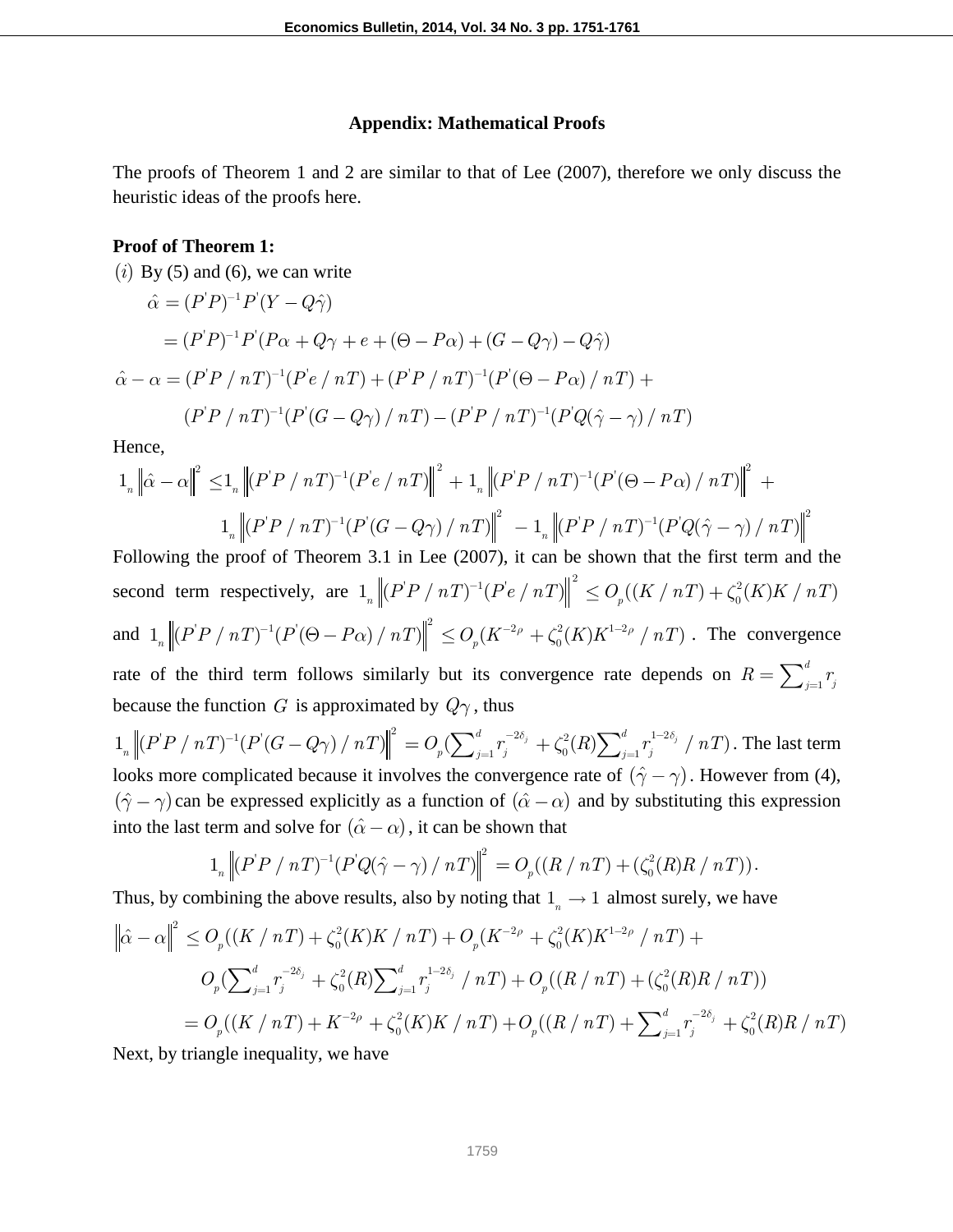$$
E\int [\hat{\theta}(u) - \theta(u)]^2 dF_u(u) = E\int [p^L(u) (\hat{\alpha} - \alpha) + (p^L(u) \alpha - \theta(u))]^2 dF_u(u)
$$
  
\n
$$
\leq 2CE \|\hat{\alpha} - \alpha\|^2 + 2E\int [p^L(u) \alpha - \theta(u)]^2 dF_u(u)
$$
  
\n
$$
= O_p((K/nT) + K^{-2\rho} + \zeta_0^2(K)K/nT) + O_p((R/nT) + \sum_{j=1}^d r_j^{-2\delta_j} + \zeta_0^2(R)R/nT) + O(K^{-2\rho})
$$
  
\n
$$
= O_p((K/nT) + (R/nT) + K^{-2\rho} + \sum_{j=1}^d r_j^{-2\delta_j} + \zeta_0^2(K)K/nT + \zeta_0^2(R)R/nT)
$$

for some positive constant  $C < \infty$  and Assumption 5. Thus, we have proved Theorem 1(*i*). The proof of Theorem  $1(ii)$  follows the same arguments as above and hence omitted here.  $\Box$ 

# **Proof of Theorem 2:** First observe that

$$
\begin{aligned}\n\mathbf{f} \text{ Theorem 2: First observe that} \\
1_n \sqrt{n} \hat{T}(\hat{\theta}(u) - \theta(u)) &= 1_n \sqrt{n} \hat{T} P(\hat{\alpha} - \alpha) \\
&= 1_n \sqrt{n} \hat{T} P \{ (P^{\dagger} M_Q P)^{-1} P^{\dagger} M_Q(\Theta - P \alpha) \} + \\
&1_n \sqrt{n} \hat{T} P \{ (P^{\dagger} M_Q P)^{-1} P^{\dagger} M_Q(G - Q \gamma) \} + \\
&1_n \sqrt{n} \hat{T} P \{ (P^{\dagger} M_Q P)^{-1} P^{\dagger} M_Q e \}\n\end{aligned} \tag{A.1}
$$

and

$$
1_{n} \sqrt{n} T P \{ (P M_{Q} P)^{-1} P M_{Q} e \}
$$
  
\n
$$
1_{n} \sqrt{n} T (\hat{\beta}(z) - \beta(z)) = 1_{n} \sqrt{n} T Q(\hat{\gamma} - \gamma)
$$
  
\n
$$
= 1_{n} \sqrt{n} T Q \{ (Q^{'} M_{P} Q)^{-1} Q^{'} M_{P} (G - Q \gamma) \} + 1_{n} \sqrt{n} T Q \{ (Q^{'} M_{P} Q)^{-1} Q^{'} M_{P} (\Theta - P \alpha) \} + 1_{n} \sqrt{n} T Q \{ (Q^{'} M_{P} Q)^{-1} Q^{'} M_{P} e \}
$$
\n(A.2)

By Lemma A1.2 of Lee (2007), we have  $\|\hat{\Sigma} - \Sigma\| \to_p 0$  as  $n, T \to \infty$ , thus, the first two terms in  $(A.1)$  and  $(A.2)$  can be shown to be asymptotically negligible by Assumption 7. By combining the last term in (A.1) and (A.2) along with the result of partitioned regression, yields<br>  $\left(1 \sqrt{nTP\{(P^tM, P)^{-1}P^tM, e\}}\right)$   $\left(P = 0\right)$   $\left(1 P^t e / \sqrt{nT}\right)$ 

1.1) and (A.2) along with the result of partitioned regression, 
$$
y
$$
  
\n
$$
\begin{pmatrix}\n1_n \sqrt{nTP}\{(P^t M_Q P)^{-1} P^t M_Q e\} \\
1_n \sqrt{nTP}\{(Q^t M_P Q)^{-1} Q^t M_P e\}\n\end{pmatrix} = \begin{pmatrix}\nP & 0 \\
0 & Q\n\end{pmatrix} \hat{\Sigma}^{-1} \begin{pmatrix}\n1_n P^t e / \sqrt{n} \\
1_n Q^t e / \sqrt{n}T\n\end{pmatrix}
$$

First note that  $\|\hat{\Sigma}^{-1} - \Sigma^{-1}\| \to_p 0$  as  $n, T \to \infty$  and  $z_{it}$  is strictly exogenous for all i and t. Second, following the proof of Theorem 3.2 and Corollary 4.1 of Lee (2007), and the fact that  $1_n \rightarrow 1$  almost surely, the limit distribution of the quantity ' '  $(1 / T) \Phi_{K} /$ /  $P^{'}e + (1 \mathbin{/} T)\Phi_{_K} \mathbin{/} \sqrt{nT}$  $Q'e / \sqrt{nT}$  is

approximately normal with mean zero and variance  $\sigma^2 \Sigma$ . Therefore, by using the inverse matrix formula of the partitioned matrix, we have